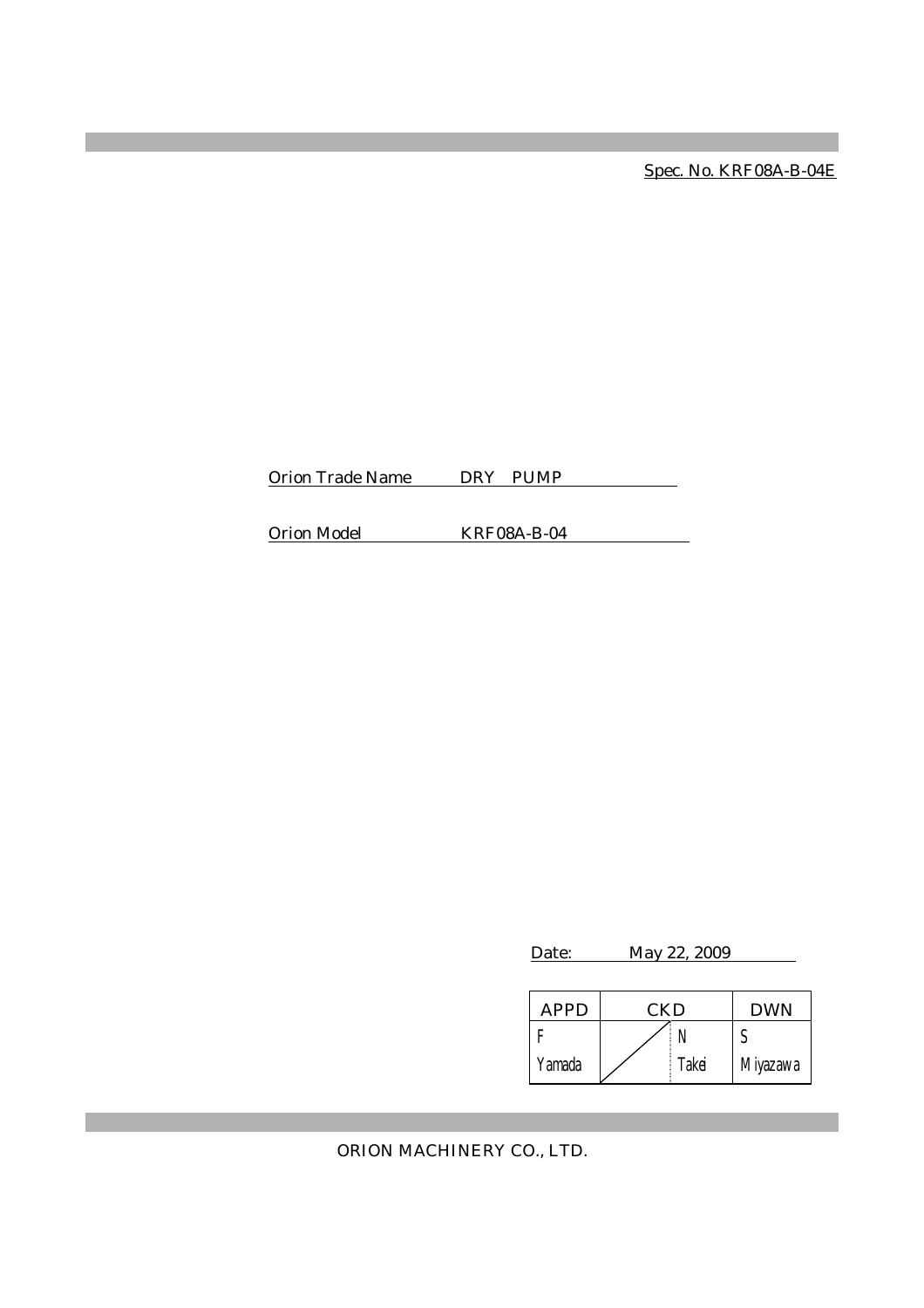### 1. Warranty

# 1-1. Warranty period

The product shall be warranted for a period of one year from the date of purchase, or for 5000 hours of operation, whichever comes first.

# 1-2. Items exempted from warranty

Consumable parts and periodic replacement parts.

Fault caused by careless handling or improper use and maintenance. (Operation not following the specifications and the instruction manual. Operation under abnormal environmental conditions.)

Fault caused by fire, flood, lightning stoke, abnormal voltage or unforeseen disasters.

Fault caused by repair or modification not performed by ORION or ORION authorized service contractors.

Change of appearance, such as damage or deterioration caused in general use.

 Secondary damages caused by the fault (Incidental damages such as loss, inconvenience, and commercial loss resulting from the failed product).

(Note) In case of a fault or an accident, contact the dealer with the model name and serial number.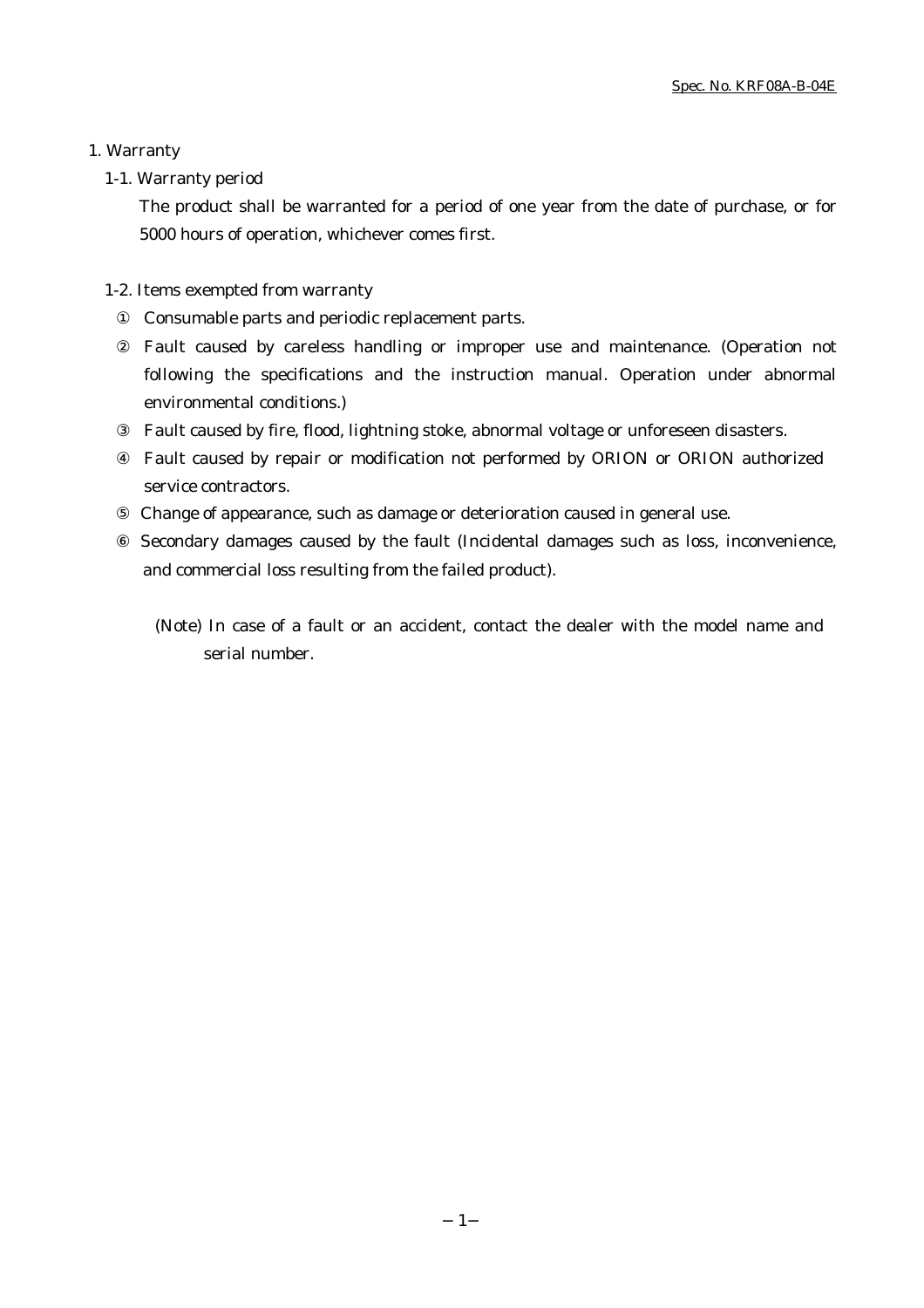# 2.Consumable parts / Periodic replacement parts

| (1) Consumable parts (Parts to be replaced depending on the state at the time of inspection) |  |
|----------------------------------------------------------------------------------------------|--|

| Name of Parts                    | <b>Parts Number</b>   | Qty/ unit                                 | Inspection<br>period                                 | Replacement criterion                                      |
|----------------------------------|-----------------------|-------------------------------------------|------------------------------------------------------|------------------------------------------------------------|
| Filter element<br>(Inlet side)   | 04000028010           | 1                                         | 1 week                                               | When damaged, or dirt cannot be removed<br>by blowing air. |
| Filter element<br>(exhaust side) | 04000028010           | 1                                         | 1 week                                               | When damaged, or dirt cannot be removed<br>by blowing air. |
| $O\text{-ring}(65)$              | 35154544040           | $\boldsymbol{2}$                          | Replacement<br>of element                            | When damaged or worn.                                      |
| Gasket (B)                       | 04009579010           | 1                                         | Removal of<br>SD case                                | When damaged or worn.                                      |
| Washer                           | 33000300020           | $\boldsymbol{2}$                          | Removal of<br>SD case                                | When damaged or worn.                                      |
| Gasket                           | 04100818010           | 4                                         | When the cap<br>or case<br>attachment is<br>removed. | When damaged or worn.                                      |
| Spring shaft                     | 04100817010           | $\boldsymbol{2}$                          | Replacement<br>of element                            | When damaged or worn.                                      |
| Spring tube                      | 04039359010           | 1                                         | Replacement<br>of element                            | When damaged or worn.                                      |
| Spider                           | 0400139610            | $\mathbf{1}$                              | 6 months                                             | When it becomes damaged or crushed.                        |
| Liner<br>$*1$                    | 040000370<br>$\theta$ | To be decided<br>by actual<br>positioning | When the blade<br>is replaced.                       | When it becomes damaged.                                   |

\*1 The second digit from the right is subject to thickness. 0.2t(white) 1, 0.1t(black) 2, 0.05t(yellow) 3, 0.03t(red) 4

# (2) Replacement parts (Parts to be replaced at regular time intervals)

|                |           |             | Qty                           | Replacement time              |       |
|----------------|-----------|-------------|-------------------------------|-------------------------------|-------|
| Name of Parts  | Parts No. | unit        | <b>Blower 60kPa operation</b> | <b>Blower 70kPa operation</b> |       |
| Vane           |           | 04101753010 | 4                             | 12,000                        | 9,500 |
| <b>Bearing</b> |           | 0A000227000 | 2                             | 12,000                        | 9,500 |

\*When vanes are replaced, replace bearing at the same time. Use ORION specified bearings that are lubricated with special grease.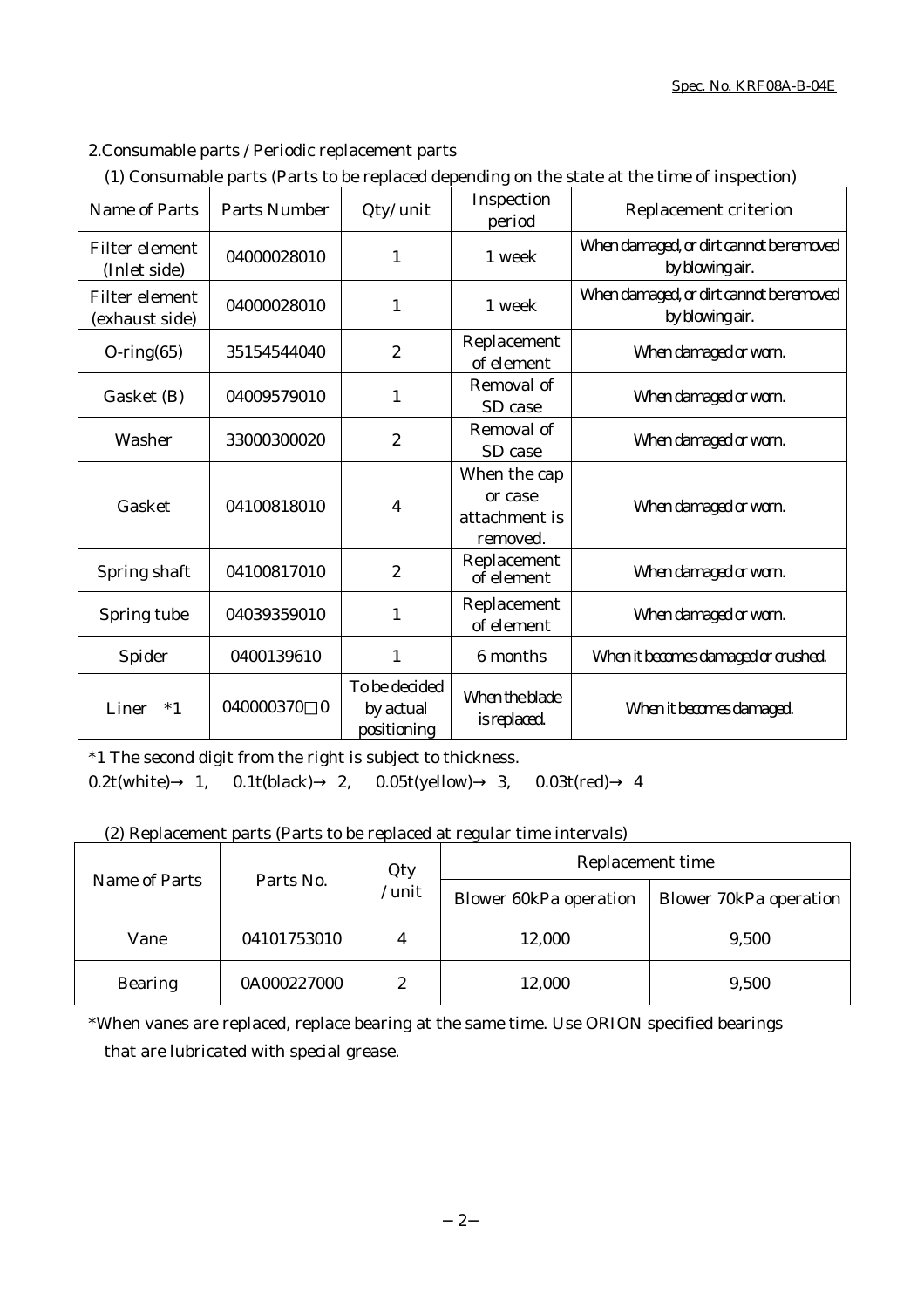| Name of Parts                  | Parts number | Items                           | Pcs / kit |
|--------------------------------|--------------|---------------------------------|-----------|
| Maintenance kit<br>08 Assembly |              | Vane                            |           |
|                                |              | <b>Bearing</b>                  | 2         |
|                                |              | Liner (white)                   |           |
|                                | 04101221010  | Liner (black)<br>Liner (yellow) |           |
|                                |              |                                 |           |
|                                |              | Liner (red)                     |           |

\* Use the maintenance kit for replacement parts.

(3) Motor Maintenance Cycle (An estimated indication of when motor replacement might be necessary. Actual motor lifetime will depend on specific operating conditions.)

| Part Name | Part Number | <b>Specifications</b> | Qty | Maintenance Cycle |
|-----------|-------------|-----------------------|-----|-------------------|
| Motor     | 0A001958000 | Three phase 0.2kW 4P  |     | 20,000h           |

\* Indicates the time when the chance of failure due to wear increases. The motor does not necessarily require replacement after this time; the actual replacement time will depend on the operating conditions and environment of the particular installation. Please have the motor replaced when operation becomes abnormal.

# (4)Maintenance of plastic parts affecting operational safety

Replace the following plastic parts affecting operational safety promptly upon detection of breakage or deformation. Failure to do so may cause personal injury.

| Name of Parts       | Parts No.   | $Qty$ / unit |
|---------------------|-------------|--------------|
| Coupling cover (A)  | 02100771010 |              |
| Coupling cover (B)  | 02100772010 |              |
| Main cover assembly | 03102492010 |              |

To order a main cover assembly, check the pump model type and manufacturing number shown on the name plate of the pump in use and advise us of these particulars.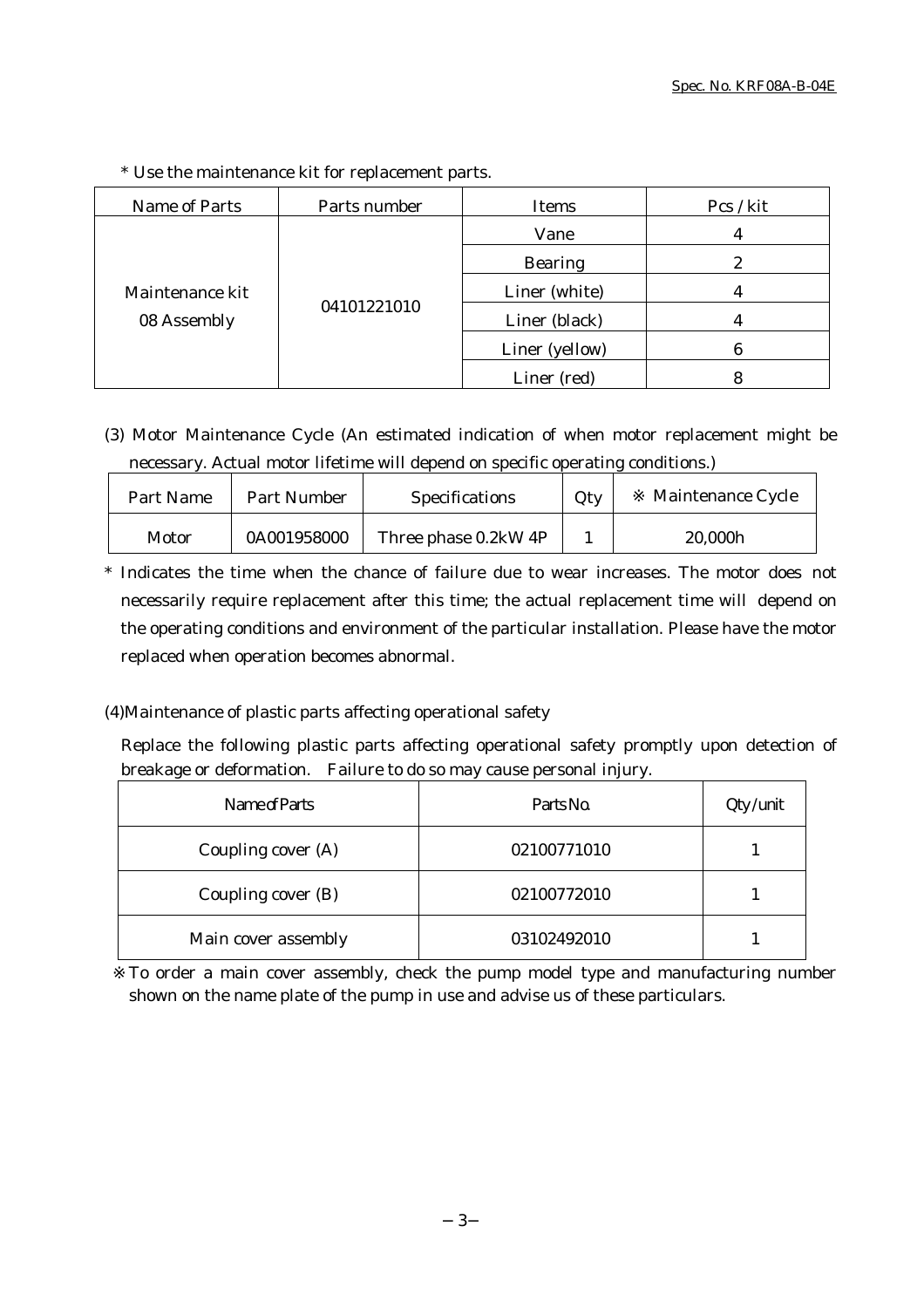#### 3. Specifications

| Model                                          |                               | <b>KRF08A-B-04</b>                  |                                            |                          |  |
|------------------------------------------------|-------------------------------|-------------------------------------|--------------------------------------------|--------------------------|--|
| Frequency                                      |                               | Hz                                  | 50                                         | 60                       |  |
|                                                | Designed capacity *1          | L/min                               | 135                                        | 155                      |  |
| Recommended<br>Continuous<br>range *2          |                               | kPa                                 | 60 or less                                 |                          |  |
| operative<br>vacuum                            | Maximum<br>value *3           | kPa                                 | 70                                         |                          |  |
|                                                | Diameter of piping connection |                                     | Rc3/4                                      |                          |  |
|                                                |                               | Phase / output/ pole                | Three-phase / 0.2kW / 4P                   |                          |  |
|                                                |                               | Frame no. / heat<br>resisting class | 63M / E                                    |                          |  |
|                                                |                               |                                     |                                            | $50$ Hz / $380V - 0.62A$ |  |
|                                                | Motor                         |                                     |                                            | $400V - 0.64A$           |  |
|                                                |                               | Frequency / Rated                   |                                            | $415V - 0.65A$           |  |
|                                                |                               | voltage - current                   |                                            | 60Hz / $400V - 0.55A$    |  |
|                                                |                               |                                     | $440V - 0.57A$                             |                          |  |
|                                                |                               |                                     | $460V - 0.58A$                             |                          |  |
| Setting for thermal protection                 |                               |                                     | $50Hz / 380V - 0.68A$                      |                          |  |
|                                                |                               |                                     |                                            | $400V - 0.70A$           |  |
|                                                |                               | A                                   | $415V - 0.72A$                             |                          |  |
|                                                | $*_{4}$                       |                                     | $60Hz / 400V - 0.61A$                      |                          |  |
|                                                |                               |                                     | $440V - 0.63A$                             |                          |  |
|                                                |                               |                                     | $460V - 0.64A$                             |                          |  |
|                                                | <b>Mass</b>                   | Kg                                  | 14                                         |                          |  |
|                                                | Painting color                |                                     |                                            | Black (except motor)     |  |
|                                                |                               | <b>Installation site</b>            |                                            | Indoor                   |  |
|                                                |                               | Permissible ambient                 | 0 to 40                                    |                          |  |
|                                                |                               | temperature deg.C                   |                                            |                          |  |
| <b>Installation condition</b><br>(Suction air) |                               | Permissible ambient<br>humidity %RH | $65 \pm 20$ (JIS Z8703)                    |                          |  |
|                                                |                               |                                     | Corrosive or explosive gas must not exist  |                          |  |
|                                                |                               | Conditions                          | in ambient atmosphere.                     |                          |  |
|                                                |                               |                                     | Clean air with less dirt and dust, free of |                          |  |
|                                                |                               |                                     | vapor and dew condensation.                |                          |  |
|                                                | Operation noise *5            | dB                                  | 64                                         | 67                       |  |

\*1 Designed Pumping Capacity: Theoretical value calculated from volume. Refer to Performance Data for actual flow rate.

- \*2 Recommended range: Vacuum/pressure range the pump can exert its optimal performance (life, operation noise, etc.). In case high degree of vacuum/pressure is not required, operate at recommended range.
- \*3 Maximum value: The maximum degree of vacuum/pressure pump can continuously run. Do not operate pump continuously over this limit. Doing so will shorten pump life and can lead to premature failure or accidents.
- \*4 Setting for thermal protection is only as a guide regardless of variations of product performance.
- \*5 Operating noise level is only an actually measured value under continuous operational vacuum and continuous operational pressure, and not guaranteed.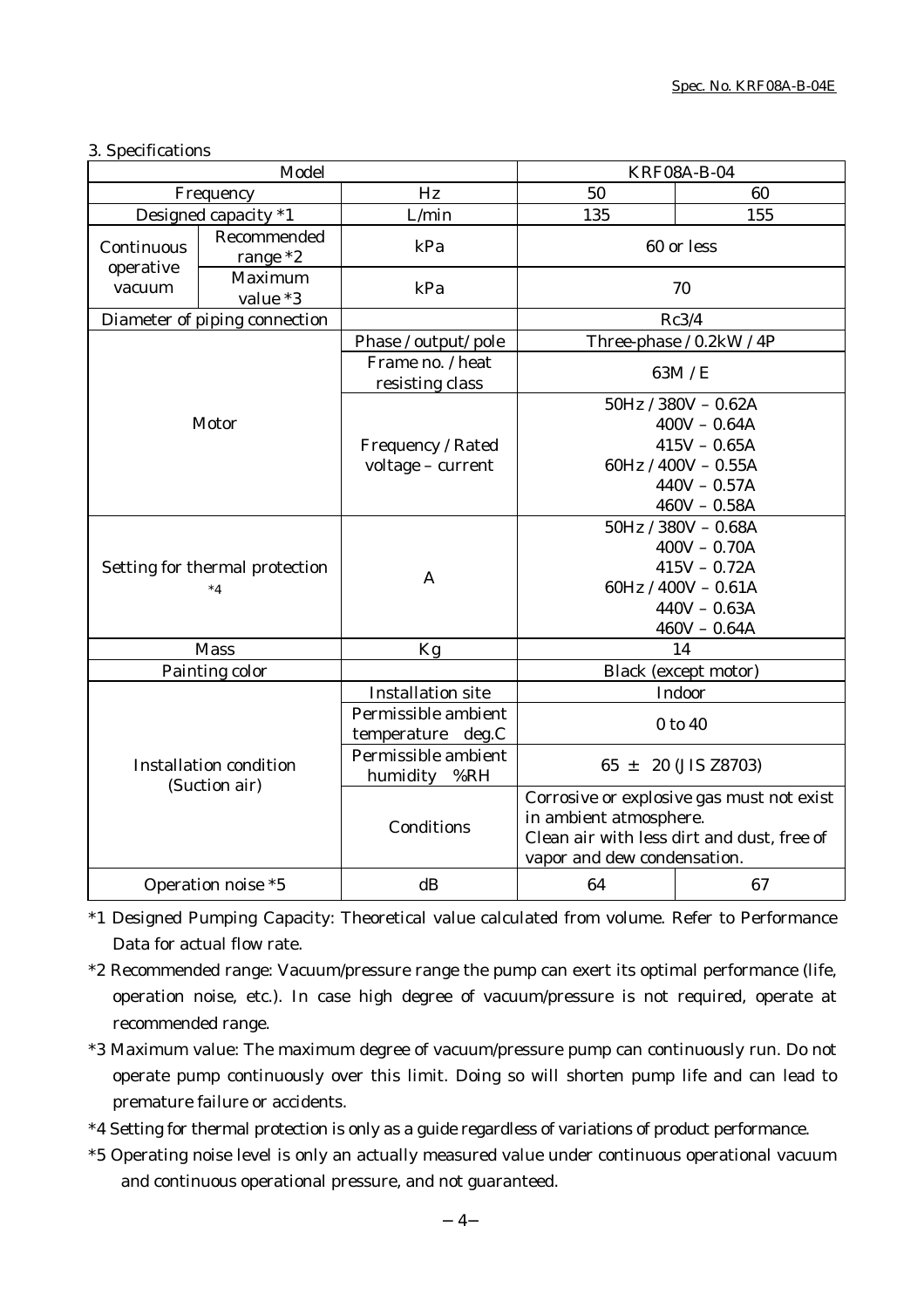EC DECLARATION OF CONFORMITY

# $C \in$



ORION MACHINERY CO., LTD.<br>246 Oaza Kotaka, Suzaka-shi, Nagano-ken, 382-8502 JAPAN

#### **EC DECLARATION OF CONFORMITY**

We hereby declare that the following our product conform with the essential health and safety requirements of EEC Directives.

| Product           | : DRY PUMP                                                                                |
|-------------------|-------------------------------------------------------------------------------------------|
| Model No.         | : KRF Series<br>(KRF04A, KRF08A, KRF15, KRF25, KRF40)                                     |
| Manufacturer      | : ORION MACHINERY CO., LTD.<br>246 Oaza Kotaka, Suzaka-shi, Nagano-ken,<br>382-8502 JAPAN |
| <b>Directives</b> | : Machinery Directive, 98/37/EC<br>Low Voltage Directive, 2006/95/EC                      |

The above product has been evaluated for conformity with above directives using the following European standards. The technical construction file (TCF) for this product is retained at the above manufacturer's location.

Machinery Directive / Low Voltage Directive: EN 12100-1:2003, EN 12100-2:2003, EN ISO 14121-1:2007, EN 1012-2:1996, EN 60204-1:1997, EN ISO 13732-1:2006, EN 983:1996, others

| Signature |            |
|-----------|------------|
| Date      | 2008.09.17 |

Name/Title : Toru Kaneko/General Manager

Being the responsible person appointed and employed by the manufacturer.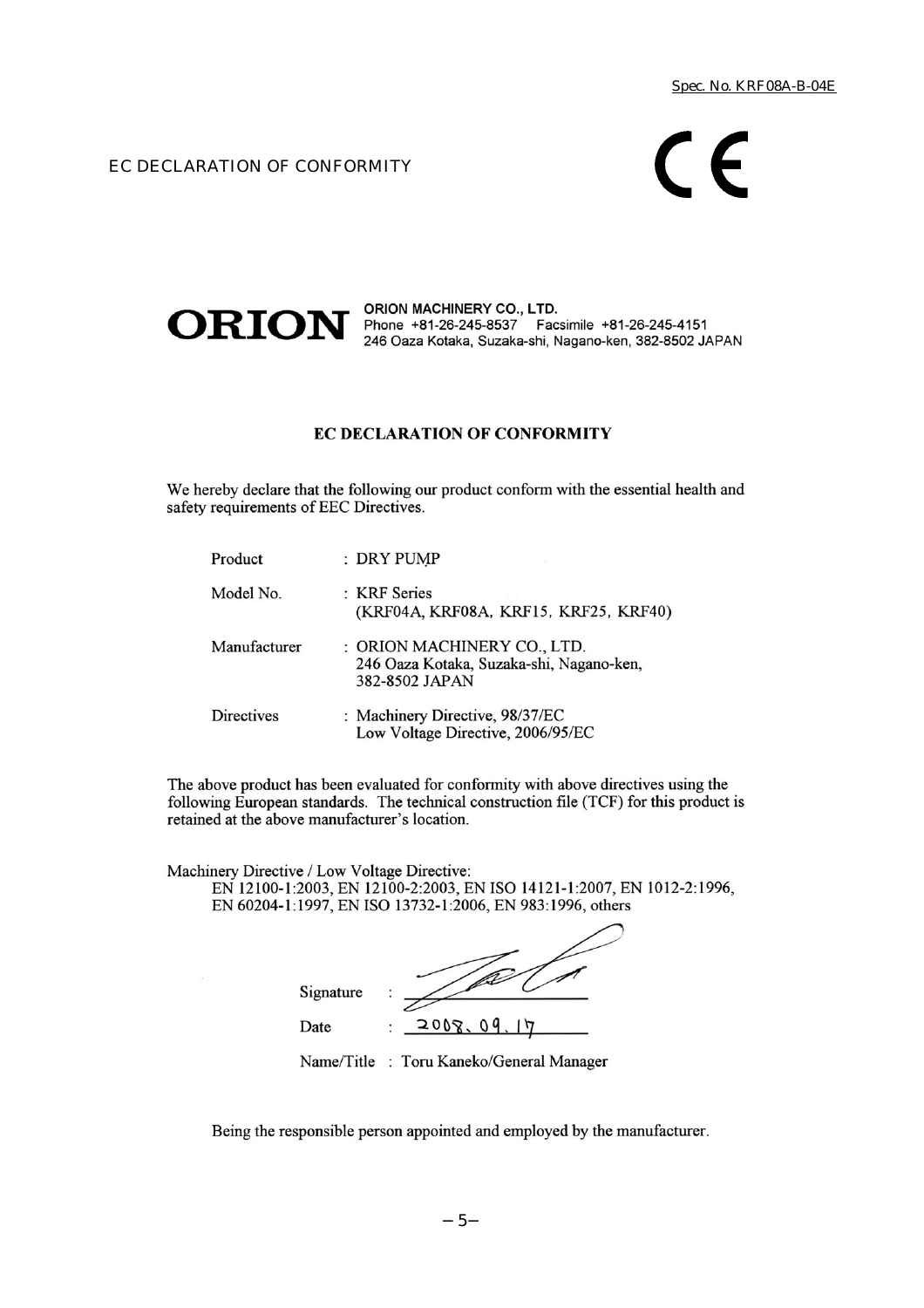#### 4. Precautions

- (1) Observe precautions, and operate the product within specifications.
- (2) Read the instruction manual prior to installation, operation, maintenance and inspection of the product. Especially pay attention to safety.
- (3) The vanes may get damaged if the residual pressure reverses the rotation when the pump stops. A check valve must be installed within 50 cm from the inlet port or exhaust port for protection.
- (4) Be sure to install the product horizontally on the flat surface.
- (5) Operating the product in an enclosed space may cause malfunction due to heat generated from the pump. Provide good ventilation around the product, so the ambient temperature does not exceed the permissible level.
- (6) Be sure to clean the filters periodically. Failure to do so may cause clogging and result in trouble due to overload.
- (7) Wiring work has to be performed by qualified personnel according to applicable laws and in-house regulations.
- (8) Be sure to install an overload protection such as a thermal relay in the electric circuit.
- (9) Allowable intermittent power supply voltage fluctuation range is  $\pm 10\%$  of the specified voltage; allowable sustained supply voltage fluctuation range is  $\pm 5\%$  of the specified voltage.
- (10) Be sure to use the product 1,000m or below above sea level.

#### 5. Accessories

| D type compound gauge | 60 1 piece       |         |
|-----------------------|------------------|---------|
| Pressure controller   | <b>PC32</b>      | 1 piece |
| <b>Bushing</b>        | $3/4 \times 3/8$ | 1 piece |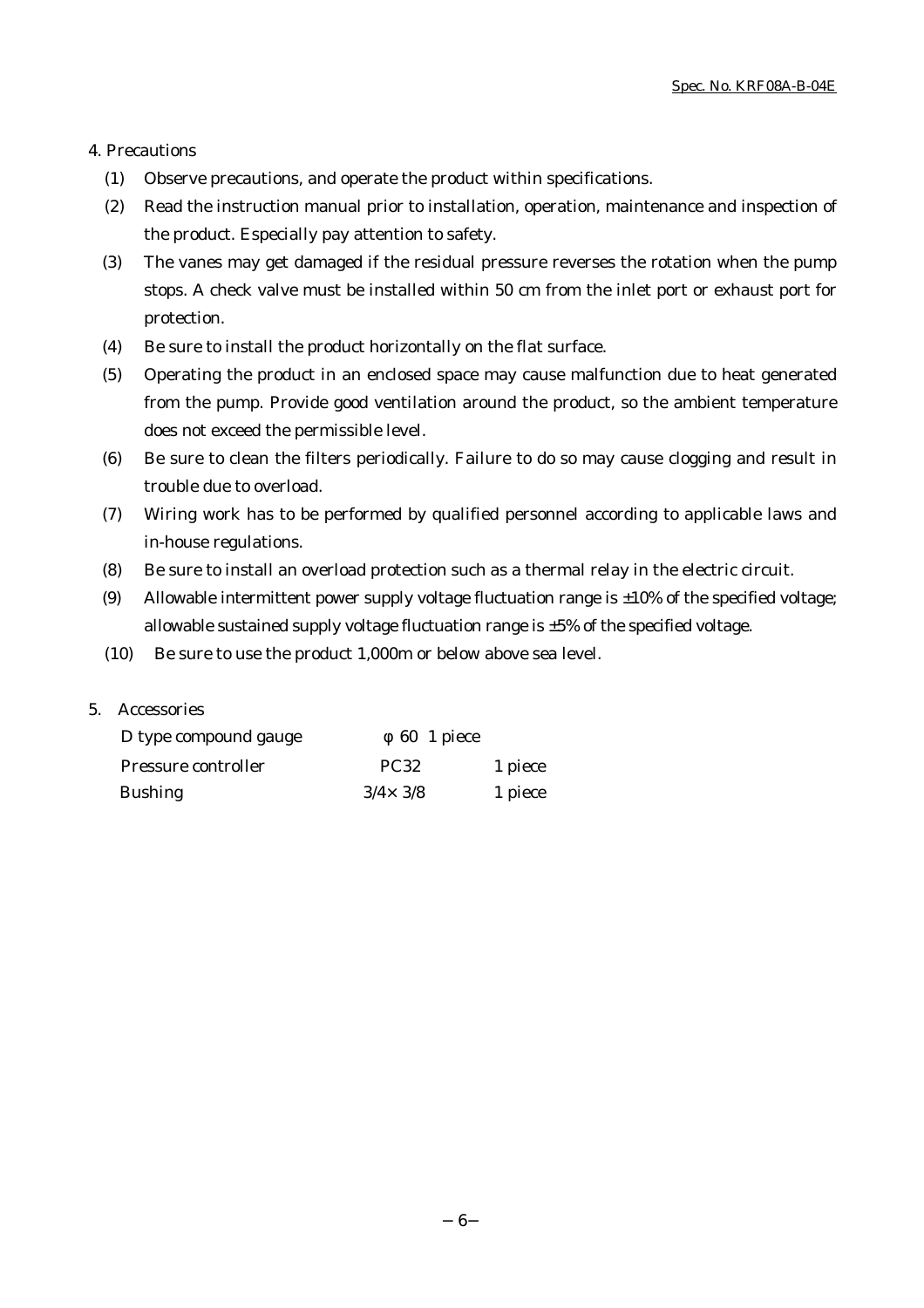# 6. Pressure-Flow rate diagram



KRF08A B 04

Condition: under 1 atmospheric pressure

20 deg.C